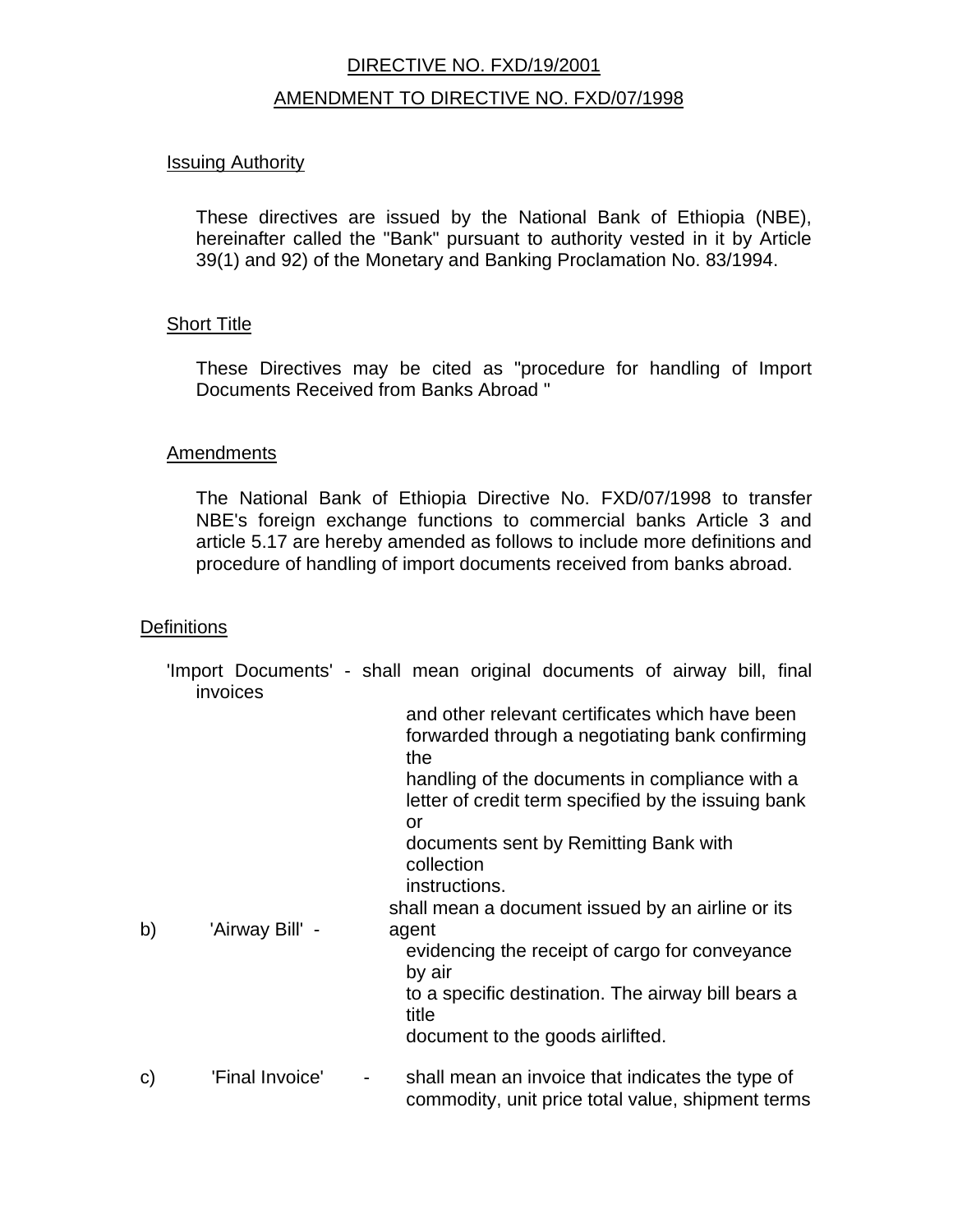and payment terms generally indicating the sales of the items to a named buyer specified in the invoice for the given amount certified to be true and correct.

## SECTION 5 - IMPORTS

The following sub-article is added next to article 5.17.

## Article 5.17.1 Procedure for Handling Import Documents Received Through Banks

# Documents with Airfreight Consignments

# A.1 Actions Deemed Necessary for Goods Airfreighted Under L/C Payment Arrangement to Addis Ababa or to Other Airports in Ethiopia

## A.1.1 Upon arrival of goods but before receipt of documents

Banks may facilitate in issuing delivery order to clear the goods against payments or other facilities at the request of importers who wish to expedite the clearance of their goods.

#### A.1.2 After arrival of documents

Upon receipt of documents by the bank, the concerned Department of Branch office shall send advice within five days from the date of receipt of documents in writing/fax or telephone informing the customer to collect the documents.

In the event that the customer does not collect the documents within fifteen days of the 1st advice, a 2nd reminder should be served informing the customer again to collect the documents within five days from the date of 2<sup>nd</sup> reminder.

If the importer does not take up the documents within five days after the expiry of the 2<sup>nd</sup> reminder, banks shall send a final reminder informing the customer the seriousness of the issue and the implications on future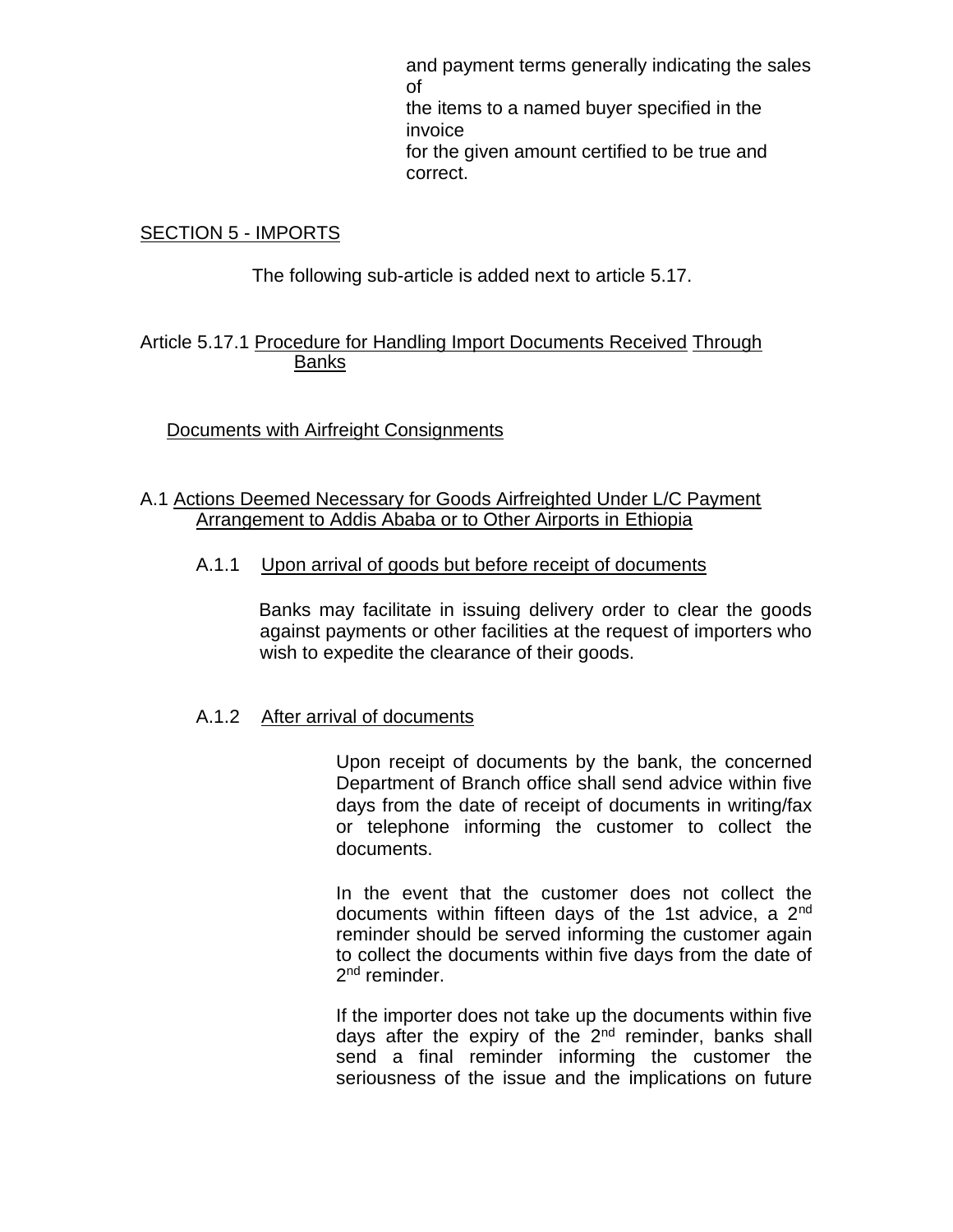dealing with banks. A copy of the advice should be sent to the NBE.

Upon failure to pick up the documents after the last reminder is served, the bank should notify the NBE, Ministry of Revenues and the Customs Authority, stating the reluctance of the importer to collect the documents. The Bank shall provide details of the content of the document in a format prepared for this purpose and attached to the procedure.

After all the above steps have been taken and the documents remained uncollected for the goods that are consigned to the order of commercial banks and have lien on the documents received, the banks shall take appropriate action based on the financial interest it may have and legal ownership they possess. Such actions will be taken within ten days after the elapse of forty-five days from the date of receipt of documents and in due time the information be communicated to the NBE within five days. However, as a whole the necessary actions should not take more than sixty days.

## Actions to be Taken on Documents Covering Airfreighted Goods with Payment Arrangements CAD at sight

Upon receipt of documents, the bank shall advice immediately to the customer about the receipt of documents and instruct to collect against payment (customer advice should be sent within five days from the date of receipt of documents)

If the documents have not been collected the banks shall send a second reminder within fifteen days from the date of the first reminder and inform the client that the bank would be obliged to take the appropriate action unless there is response within five days.

If the second reminder could not subside as expected on the documents settlement, the bank shall send a final reminder informing the customer that it will return back the documents to the Remitter Bank unless the importer takes action within the next five days.

However, if the importer failed to pay and collect the documents after the elapse of five days given under the final reminder, stated under (3) above, then the bank arranges to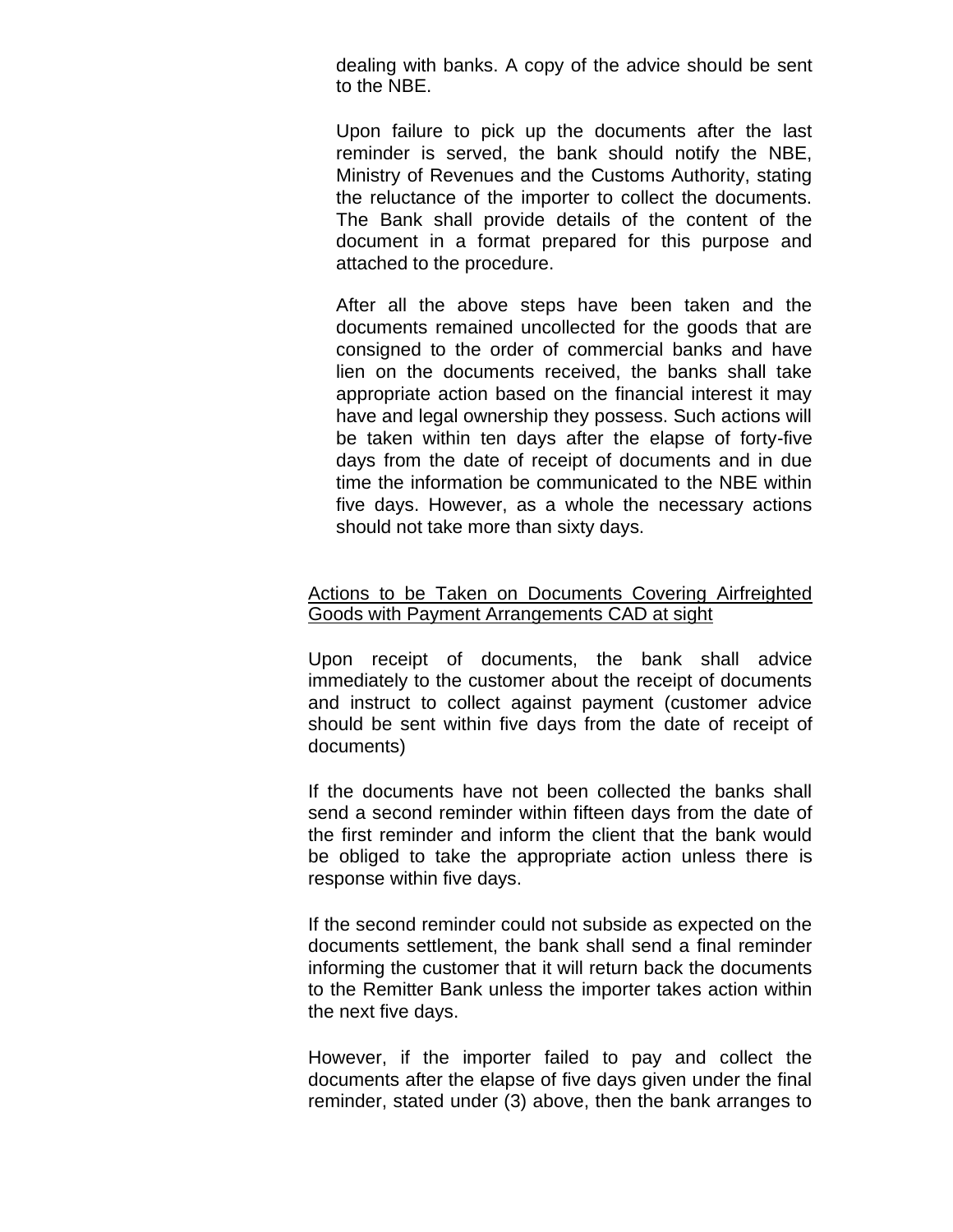send back the documents to the remitting bank, at most in sixty days from the date of receipt of documents and immediately inform in writing with a summary detail of the documents returned to the following organizations.

National Bank of Ethiopia Ministry of Revenues Ethiopian Customs Authority The Importer The Remitter Bank

Actions to be taken by the National Bank of Ethiopia

The National Bank of Ethiopia will arrange with Ministry of Revenues procedural framework to establish the route and facilities for banks to deal with the Customs Authority on goods consigned to their orders and documents lying with them because of importers failure to collect.

Based on receipt of details of documents uncollected from banks submitted as per article A1.2 (c), (d) and B(4), the NBE shall take appropriate measures and advise all banks on the action taken.

# Penalty Clause

The NBE may impose penalty on concerned commercial banks for not performing in accordance with the conditions of these Directives and as per Proclamation No. 83/94.

# Effective Date

This Directive shall come into force as of  $1<sup>st</sup>$  day of December, 2001.

Teklewold Atnafu Governor National Bank of Ethiopia